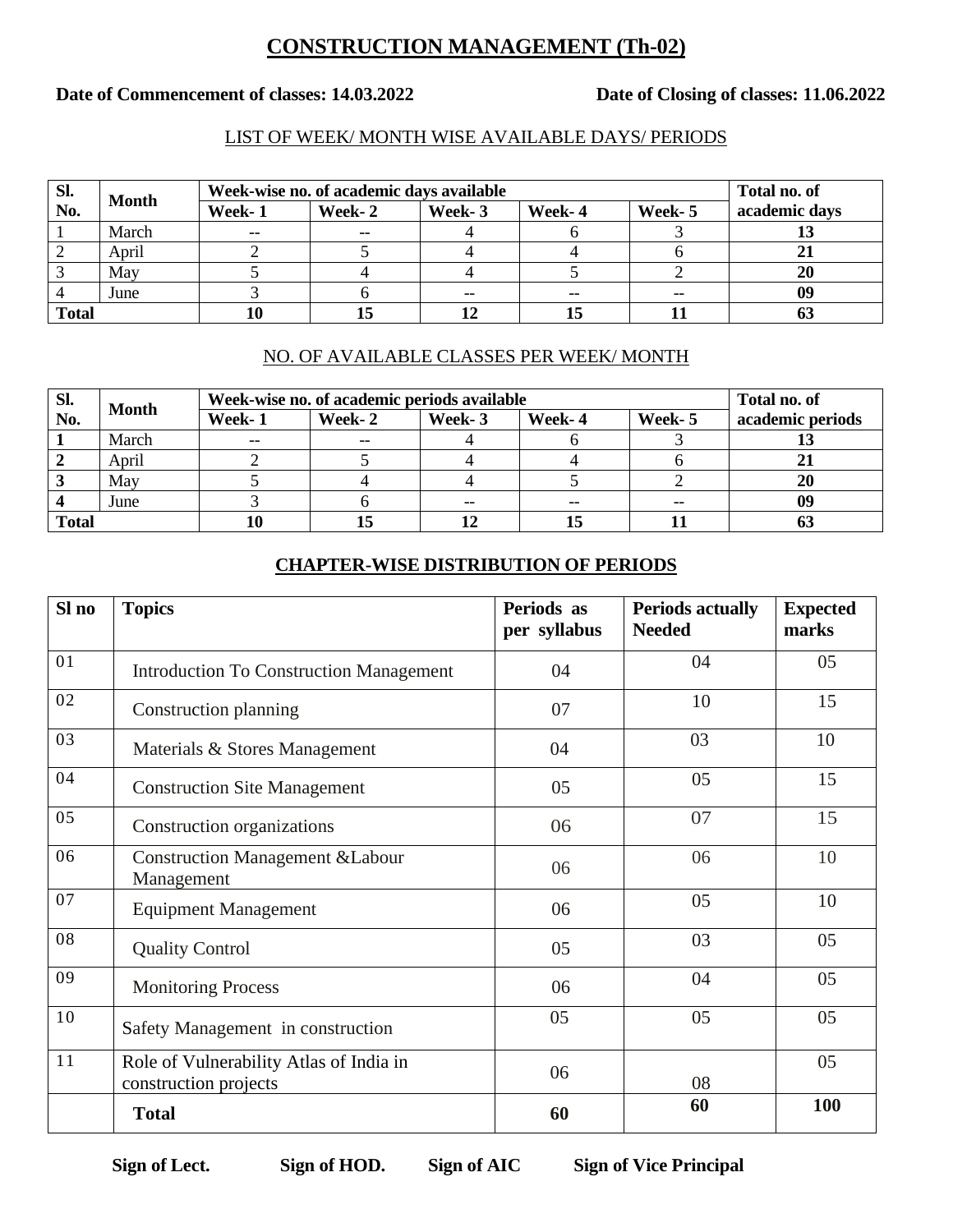# LESSON PLAN

| Name of<br>the<br>Month            | Week<br>No.     | Class day           | Art. No.                                                                                                                         | <b>Theory Topics</b>                                                                                                                 |  |  |
|------------------------------------|-----------------|---------------------|----------------------------------------------------------------------------------------------------------------------------------|--------------------------------------------------------------------------------------------------------------------------------------|--|--|
|                                    | 3 <sup>rd</sup> | 1 <sup>st</sup>     | <b>Chapter no.</b> (Introduction To Construction<br><b>Management</b> )<br>1.1<br>Aims and objectives of construction management |                                                                                                                                      |  |  |
|                                    |                 | 2 <sup>nd</sup>     | 1.2                                                                                                                              | Functions of construction management                                                                                                 |  |  |
|                                    |                 | 3 <sup>rd</sup>     | 1.3                                                                                                                              | The construction team component owner, engineer,<br>architect, contractor-Their functions and<br>interrelationship and jurisdiction. |  |  |
|                                    |                 | 4 <sup>th</sup>     | 1.4                                                                                                                              | Resources for construction management-men,<br>machines, materials, money                                                             |  |  |
|                                    |                 | 1 <sup>st</sup>     | 2.1                                                                                                                              | Chapter no. 02 (Construction planning)<br><b>Importance of Construction Planning</b>                                                 |  |  |
| M<br>$\mathbf{A}$                  | 4 <sup>th</sup> | 2 <sub>nd</sub>     | 2.2                                                                                                                              | Developing work breakdown structure for construction<br>work                                                                         |  |  |
| $\mathbf R$<br>$\overline{C}$<br>H |                 | 3 <sup>rd</sup>     | 2.3                                                                                                                              | Construction Planning stages-Pre-tender stage, Post-<br>tender stage                                                                 |  |  |
|                                    |                 | 4 <sup>th</sup>     |                                                                                                                                  | Construction scheduling by Bar charts-                                                                                               |  |  |
|                                    |                 | 5 <sup>th</sup>     | 2.4                                                                                                                              | preparation of Bar Charts for simple construction<br>works                                                                           |  |  |
|                                    |                 | 6 <sup>th</sup>     | 2.5                                                                                                                              | Preparation of schedules for labour materials,<br>machinery, finance for small works                                                 |  |  |
|                                    |                 | 1 <sup>st</sup>     | 2.6                                                                                                                              | <b>Limitation of Bar charts</b>                                                                                                      |  |  |
|                                    |                 | 2 <sub>nd</sub>     |                                                                                                                                  | Construction scheduling by network techniques-                                                                                       |  |  |
|                                    | 5th             |                     | 2.7                                                                                                                              | definition of terms                                                                                                                  |  |  |
|                                    |                 | 3 <sup>rd</sup>     |                                                                                                                                  | PERT and CPM techniques, Advantages and                                                                                              |  |  |
|                                    |                 |                     |                                                                                                                                  | disadvantages of two techniques, network analysis,<br>estimation of time and critical path,                                          |  |  |
|                                    | 1 <sup>st</sup> | 1 <sup>st</sup>     |                                                                                                                                  | application of PERT and CPM techniques in sample<br>construction works.                                                              |  |  |
|                                    |                 | 2 <sup>nd</sup>     | 3.1                                                                                                                              | <b>Chapter no.03(Materials &amp; Stores Management)</b><br>Classification of stores -                                                |  |  |
|                                    |                 | 1 <sup>st</sup>     |                                                                                                                                  | storage of stock                                                                                                                     |  |  |
|                                    |                 | 2 <sup>nd</sup>     | 3.2                                                                                                                              | Issue of materials-indent, invoice, Bin card                                                                                         |  |  |
| A<br>${\bf P}$                     | 2 <sub>nd</sub> | 3 <sup>rd</sup>     | 4.1                                                                                                                              | <b>Chapter no.04(Construction Site Management)</b><br>Job Layout-Objectives , Review plans , Specifications<br>,Layout of equipment  |  |  |
| $\mathbf R$                        |                 | 4 <sup>th</sup>     | 4.2                                                                                                                              | Location of equipment organizing labour at site                                                                                      |  |  |
| $\bf{I}$                           |                 | $\overline{5^{th}}$ | 4.3                                                                                                                              | Job Layout for different construction sites                                                                                          |  |  |
| L                                  |                 | 1 <sup>st</sup>     |                                                                                                                                  | Principles of storing material at site                                                                                               |  |  |
|                                    |                 | 2 <sup>nd</sup>     | 4.4                                                                                                                              | Cont.                                                                                                                                |  |  |
|                                    | 3 <sup>rd</sup> | 3 <sup>rd</sup>     | 5.1                                                                                                                              | <b>Chapter no.05(Construction organizations)</b><br>Introduction - Characteristics , Structure, importance                           |  |  |
|                                    |                 | 4 <sup>th</sup>     | 5.2                                                                                                                              | Organization types-line and staff, functions and their<br>characteristics                                                            |  |  |
|                                    | 4 <sup>th</sup> | 1 <sup>st</sup>     | 5.3                                                                                                                              | Principles of organization-Meaning and significance<br>of terms-control, Authority, Responsibility, Job &<br>task                    |  |  |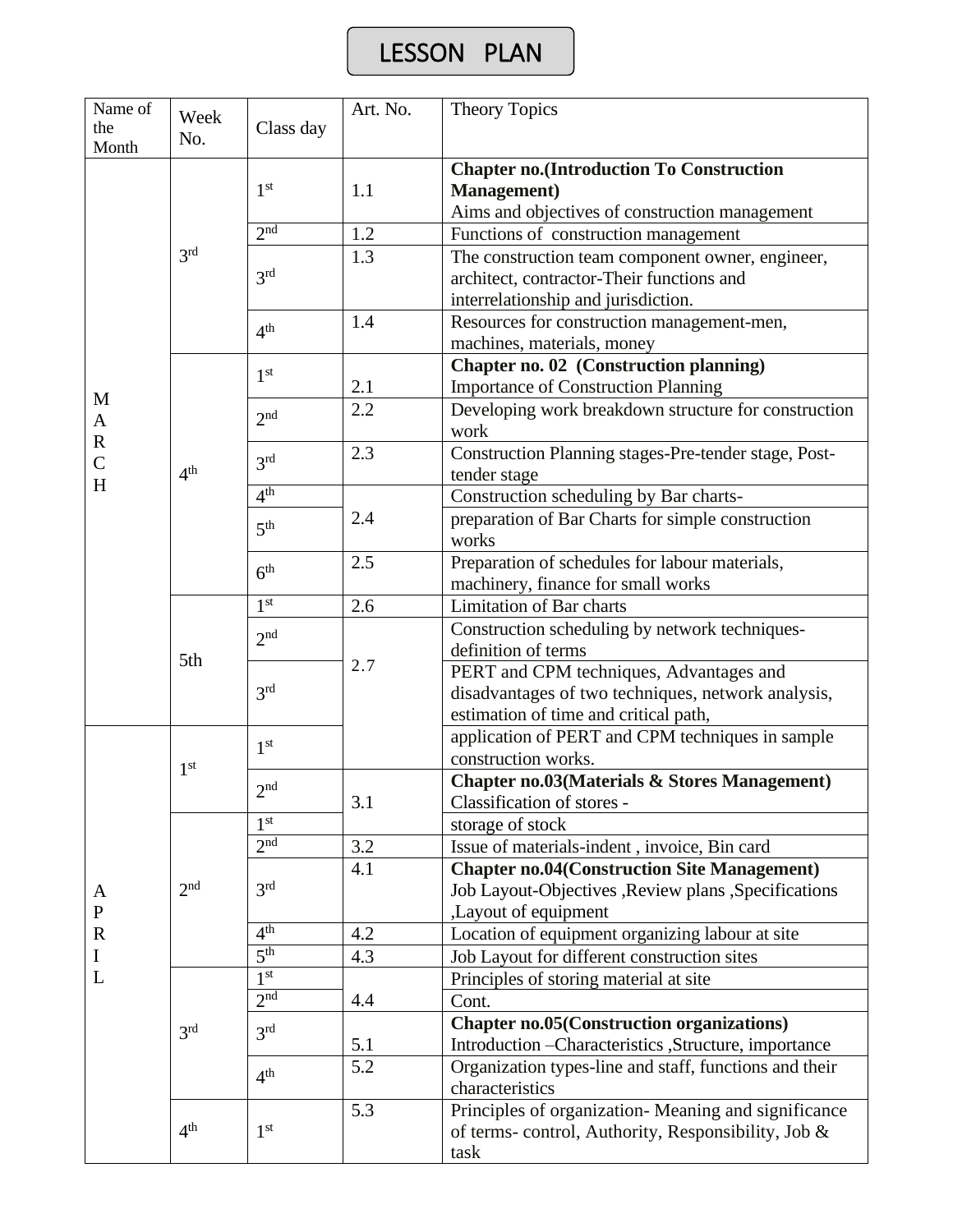|   |                 | 2 <sub>nd</sub> | 5.4  | Leadership-necessity, styles of leadership, Role of                                                |  |  |  |
|---|-----------------|-----------------|------|----------------------------------------------------------------------------------------------------|--|--|--|
|   |                 |                 |      | leader                                                                                             |  |  |  |
|   |                 | 3 <sup>rd</sup> |      | Human relations-relations with subordinates, peers                                                 |  |  |  |
|   |                 | 4 <sup>th</sup> | 5.5  | Supervisors Characteristics of group behavior                                                      |  |  |  |
|   |                 |                 |      | Mob psychology, handling of grievances Absenteeism,                                                |  |  |  |
|   |                 |                 |      | labour welfare                                                                                     |  |  |  |
|   | 5 <sup>th</sup> |                 |      | Conflicts in organization -genesis of conflicts types-                                             |  |  |  |
|   |                 | 1 <sup>st</sup> | 5.6  | Intrapersonal, interpersonal, intergroup, resolving                                                |  |  |  |
|   |                 |                 |      | conflicts                                                                                          |  |  |  |
|   |                 | 2 <sub>nd</sub> |      | <b>Chapter no.06 (Construction Management &amp;</b>                                                |  |  |  |
|   |                 |                 |      | Labour Management)                                                                                 |  |  |  |
|   |                 | 3 <sup>rd</sup> | 6.1  | Preparing Labour schedule                                                                          |  |  |  |
|   |                 |                 | 6.2  | Essential steps for optimum labour output                                                          |  |  |  |
|   |                 | 4 <sup>th</sup> | 6.3  | Labour characteristics                                                                             |  |  |  |
|   |                 | 5 <sup>th</sup> | 6.4  | Wages & their payment                                                                              |  |  |  |
|   |                 | 6 <sup>th</sup> | 6.5  | Labour incentives                                                                                  |  |  |  |
|   |                 | 1 <sup>st</sup> | 6.6  | Motivation-Classification of motive , Different                                                    |  |  |  |
|   |                 |                 |      | approaches to motivation                                                                           |  |  |  |
|   |                 | 2 <sub>nd</sub> |      | <b>Chapter no.07 (Equipment Management)</b>                                                        |  |  |  |
|   |                 |                 | 7.1  | Preparing the equipment schedule                                                                   |  |  |  |
|   | 1 <sup>st</sup> | 3 <sup>rd</sup> | 7.2  | Identification of different                                                                        |  |  |  |
|   |                 |                 |      | alternative equipment                                                                              |  |  |  |
|   |                 | 4 <sup>th</sup> |      | Importance of Owning & operating costs in making                                                   |  |  |  |
|   |                 |                 | 7.3  | decisions for hiring &purchase of equipment                                                        |  |  |  |
|   |                 | 5 <sup>th</sup> | 7.4  | Inspection and testing of equipment                                                                |  |  |  |
|   |                 | 1 <sup>st</sup> | 7.5  | Equipment maintenance                                                                              |  |  |  |
|   |                 | 2 <sub>nd</sub> |      |                                                                                                    |  |  |  |
|   |                 |                 |      | <b>Chapter no.08 (Quality Control)</b>                                                             |  |  |  |
|   | 2 <sup>nd</sup> |                 | 8.1  | Concept of quality in construction                                                                 |  |  |  |
|   |                 | 3 <sup>rd</sup> |      | Quality Standards- during construction, after construction,                                        |  |  |  |
|   |                 |                 | 8.2  | destructive &Methods.nondestructive Methods.                                                       |  |  |  |
|   |                 | 4 <sup>th</sup> |      | Cont.                                                                                              |  |  |  |
|   |                 | 1 <sup>st</sup> |      | <b>Chapter no.09 (Monitoring progress)</b>                                                         |  |  |  |
| M |                 |                 | 9.1  | Programme and progress of work                                                                     |  |  |  |
| A | 3 <sup>rd</sup> | 2 <sup>nd</sup> | 9.2  | Work study                                                                                         |  |  |  |
| Y |                 | 3 <sup>rd</sup> | 9.3  | Analysis and control of physical and progress financial                                            |  |  |  |
|   |                 |                 |      | progress corrective measures.                                                                      |  |  |  |
|   |                 | 4 <sup>th</sup> |      | Cont.                                                                                              |  |  |  |
|   |                 | 1 <sup>st</sup> |      | <b>Chapter no.10 (Monitoring Process)</b>                                                          |  |  |  |
|   |                 |                 | 10.1 | Importance of safety                                                                               |  |  |  |
|   |                 | 2 <sup>nd</sup> | 10.2 | causes of accident in construction work effects                                                    |  |  |  |
|   |                 |                 | 10.3 | Safety measures in work sites for excavation                                                       |  |  |  |
|   | 4 <sup>th</sup> | 3 <sup>rd</sup> |      | Scaffolding ,formwork, fabrication and errection,                                                  |  |  |  |
|   |                 |                 |      | demolition.                                                                                        |  |  |  |
|   |                 | 4 <sup>th</sup> | 10.4 | Development of safety consciousness                                                                |  |  |  |
|   |                 | 5 <sup>th</sup> | 10.5 | Safety legislation- Workman's compensation act,                                                    |  |  |  |
|   |                 |                 |      | contract labour act.                                                                               |  |  |  |
|   |                 |                 |      | Chapter no.11(Role of Vulnerability Atlas of India in                                              |  |  |  |
|   |                 |                 |      | construction projects)                                                                             |  |  |  |
|   | 5 <sup>th</sup> | 1 <sup>st</sup> | 11.1 | Introduction to Vulnerability Atlas of India, Concepts of natural                                  |  |  |  |
|   |                 |                 |      | hazards and disasters and vulnerability profile of India. Definition<br>of disaster related terms. |  |  |  |